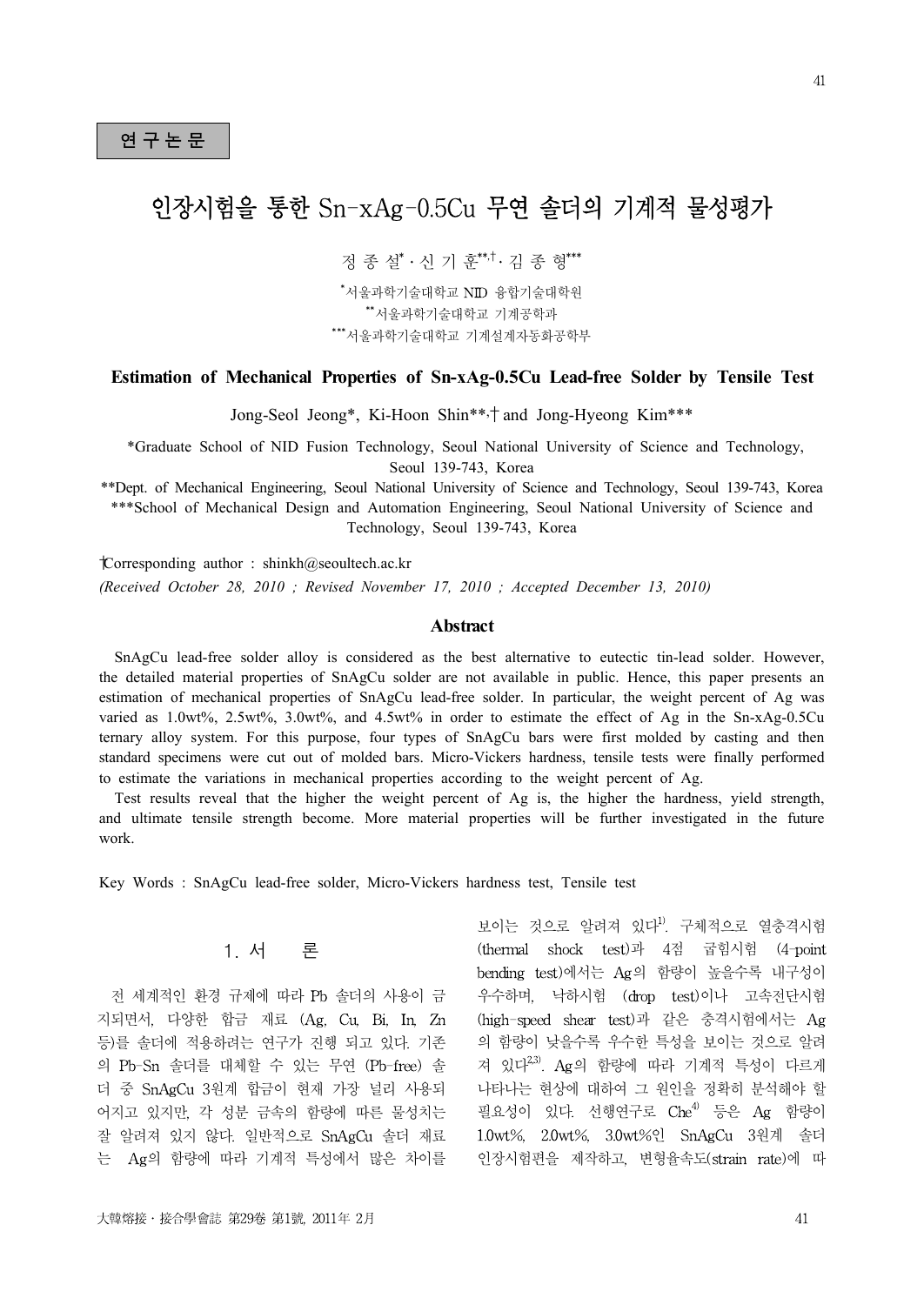른 기계적 물성치를 평가하였으나, 온도변화, 시편크기 및 다양한 Ag 함량에 대한 실험 데이터는 아직까지 국 내외적으로 미미한 실정이다.

그러므로 본 연구에서는 선행연구에서 다루지 않은 Ag 함량에 따른 SnAgCu 3원계 솔더의 물성치를 평가 하기 위하여, Ag 함량을 1.0wt%, 2.5wt%, 3.0wt%, 그리고 4.5wt% 로 정밀하게 조절한 주조바를 제작하 였다. 주형속에서 주조바가 상온에 도달 할 때까지 충 분히 서냉시킨 후 탈형을 하였고, 별도의 열처리 공정 은 실시하지 않았으며, 주조바를 와이어 가공하고 표면 미세연마를 실시하여 표준 시험편들을 제작하였다. 제 작된 표준 시험편들에 대해, 마이크로 비커스 경도시험, 인장시험 등을 실시하여 마이크로 비커스 경도값, 탄성 계수(Young's modulus), 0.2% 오프셋 항복강도 (0.2% offset yield strength), 최대인장강도 등의 기본적인 기계적 물성치 데이터베이스를 구축하였다. 본 연구에 서 획득한 물성치 데이터는 향후 솔더볼의 피로파괴 수 명 예측을 위한 유한요소해석 등의 관련 연구<sup>5,6,7)</sup>에 적 극 활용될 수 있을 것으로 기대된다.

#### 2. 시편제작

Ag 함량 변화에 따른 SnAgCu 3원계 솔더의 기계적 물성치 평가를 위하여 Ag 조성별 4종의 주조바를 제작 한 후, EDXRF (Energy Dispersive X-ray Fluorescence Spectrometer)를 이용하여 각 시편의 성분을 분석하였다. 분석결과 미량의 불순물들이 포함되어 있 는 것으로 확인되었으나, Sn, Ag, Cu 등의 함량은 주 어진 조건들을 만족하는 것으로 나타났다. 한편 0.2% 오프셋항복강도와 최대인장강도값을 측정하기 위하여, 각 성분 별 주조바를 와이어가공 및 미세 연마하여 ASTM<sup>8)</sup> 규격을 만족하는 Fig. 1과 같은 인장시험편을 제작하였으며, 치수효과 (size effect)에 의한 물성치의 변화를 확인하기 위하여 Fig. 2와 같은 마이크로 인장 시험편을 제작하였다. 또한 미소 마이크로 비커스 경도 를 측정하기 위하여 가공된 시편을 에폭시로 마운팅하



Thickness : 1t

Fig. 1 Shape and detailed dimensions of a tensile specimen



Fig. 2 Shape and detailed dimensions of a micro tensile specimen

고 미세 연마하여 경도 시험편을 제작하였다.

### 3. 실험 방법

#### 3.1 미소경도시험

미소경도시험을 위해 Fig. 3과 같이 FUTURE-TECH Corp. 의 JP/FM7 장비를 사용하였으며 시험하중은 245.2 mN (25gf), 시험력 유지시간은 10초로 하여 시험하였다. 경도측정은 미세연마를 실시한 표면 중에 서 흠 (defect)이 없고 조도가 가장 좋은 곳을 선택하 여 각각 10회씩 측정하여 평균값과 표준편차, 표준오차 를 계산하였다.

#### 3.2 인장시험

표준인장시험(파단부 단면적 6mm<sup>2</sup>)은 Fig. 4와 같 이 INSTRON 4467 장비를 사용하였으며, 치수효과를 확인하기 위한 마이크로 인장시험(파단부 단면적 1mm<sup>2</sup>) 은 Fig. 5와 같이 SPACE SOLUTION사 장비를 사 용하였다. 시험조건으로 INSTRON 4467에서는 하중 부가속도를 분당 2mm로 하였고, 로드셀은 3000 kg.f



Fig. 3 Micro vickers hardness tester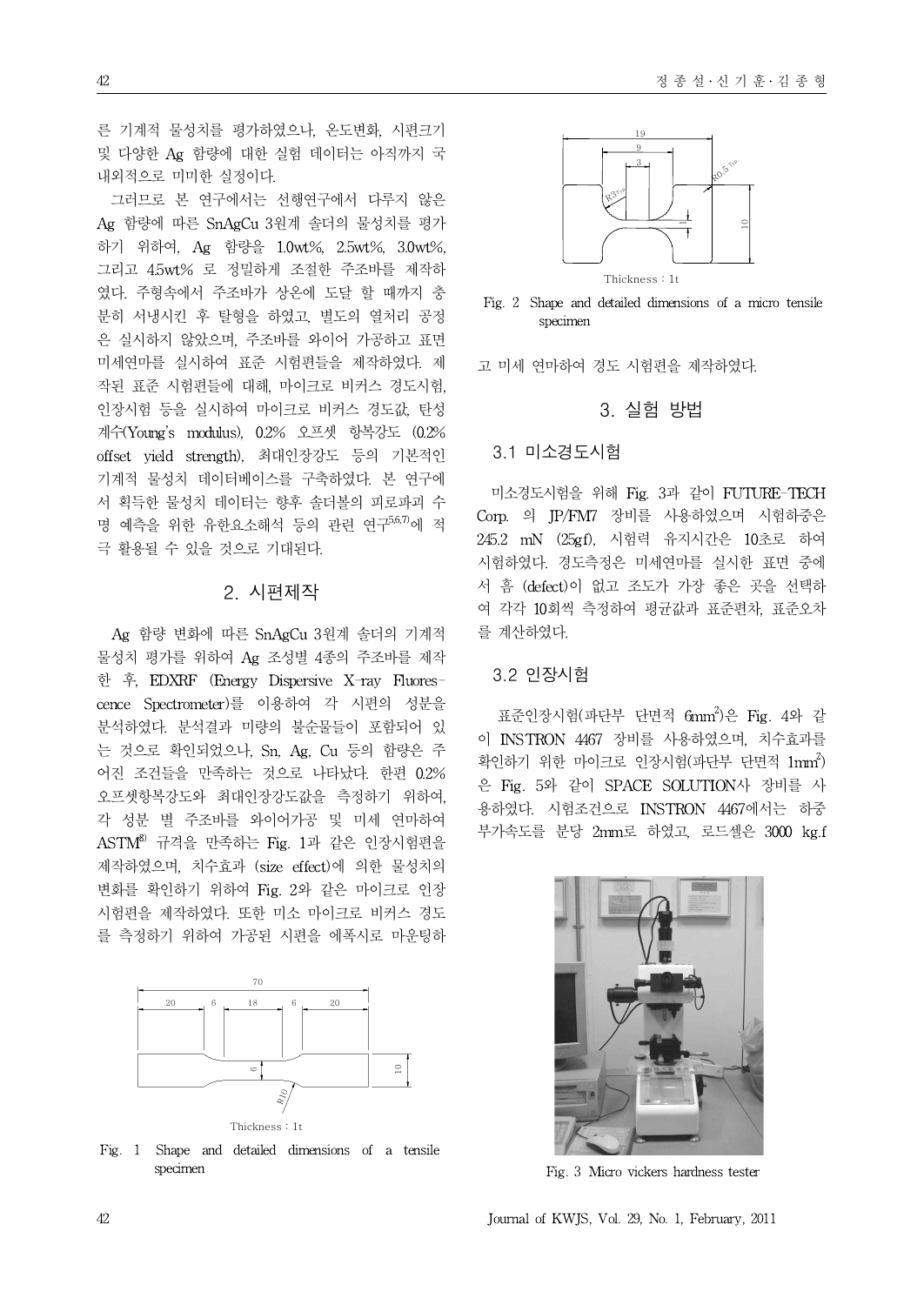

Fig. 4 Multi tensile tester(INSTRON 4467)



Fig. 5 Micro tensile tester

를 사용하였다. 마이크로 인장시험기에서는 하중 부가 속도를 분당 2 mm로 하였고, 로드셀은 50 kg.f를 사 용하였다.

#### 4. 실험 결과 및 고찰

#### 4.1 미소경도시험

Table 1은 Ag 함량별로 측정된 마이크로 비커스 경 도값을 나타내고 있다. Table 1에서 볼 수 있듯이, Ag 1.0wt%의 경도값을 기준으로 2.5wt%에서는 18.4% 증가 하였고, 3.0wt%에서는 30.7% 증가 하였으며, 4.5wt%에서는 36.9% 증가한 것으로 나타났다. 또한 3.0wt%와 4.5wt%는 오차범위 내에서 근사적으로 비 슷한 값을 가지는 것으로 측정되었다. Fig. 6은 Ag 함 량별 미소경도값을 그래프로 나타낸 것이다.

Table 1 Micro vickers hardness values

| $Ag(wt\%)$     |       | 2.5   | 3.0   | 4.5   |
|----------------|-------|-------|-------|-------|
| Hv             | 42.67 | 50.52 | 55.78 | 58.42 |
| Standard Error | 1.42  | 1.38  | 2.39  | 0.80  |





Fig. 6 Micro vickers hardness

#### 4.2 탄성계수(Young's modulus)

Fig. 7은 SnAgCu 솔더의 표준인장시험에서 전형적 으로 얻어지는 응력-변형율선도를 보여주고 있다. 본 연구에서는 변형율속도 0.01로 실험하였으며, 탄성한도 내에서 탄성계수값은 1.0wt%일 때 47.07GPa, 2.5wt% 는 53.94GPa, 3.0wt%는 54.52GPa, 4.5wt%는 60.90GPa로 나타났다. Fig. 8은 Ag 함량별 변형율-탄성계수값을 그래프로 나타낸 것이다.

Table 2는 본 연구에서 측정된 탄성계수값과 Che 등의 연구4)에서 발표된 탄성계수값을 비교하고 있다. Che의 연구에서는 2.5wt%, 4.5wt% 시편에 대한 실 험은 수행하지 않았기 때문에, Table 2에는 단순한 1 차 보간을 통해서 계산된 값을 제시하였다. Che의 연 구와 비교결과 유사한 경향을 보이나 다소의 차이를 보 이고 있다.



Fig. 7 Stress-Strain curve

Table 2 Young's modulus

Units : GPa

| Ag $(wt\%)$ | 1.0   | 2.5   | 3.0   | 4.5   |  |
|-------------|-------|-------|-------|-------|--|
| Е           | 47.07 | 53.94 | 54.52 | 60.90 |  |
| E(Che's)    | 50.01 | 57.86 | 60.51 | 68.45 |  |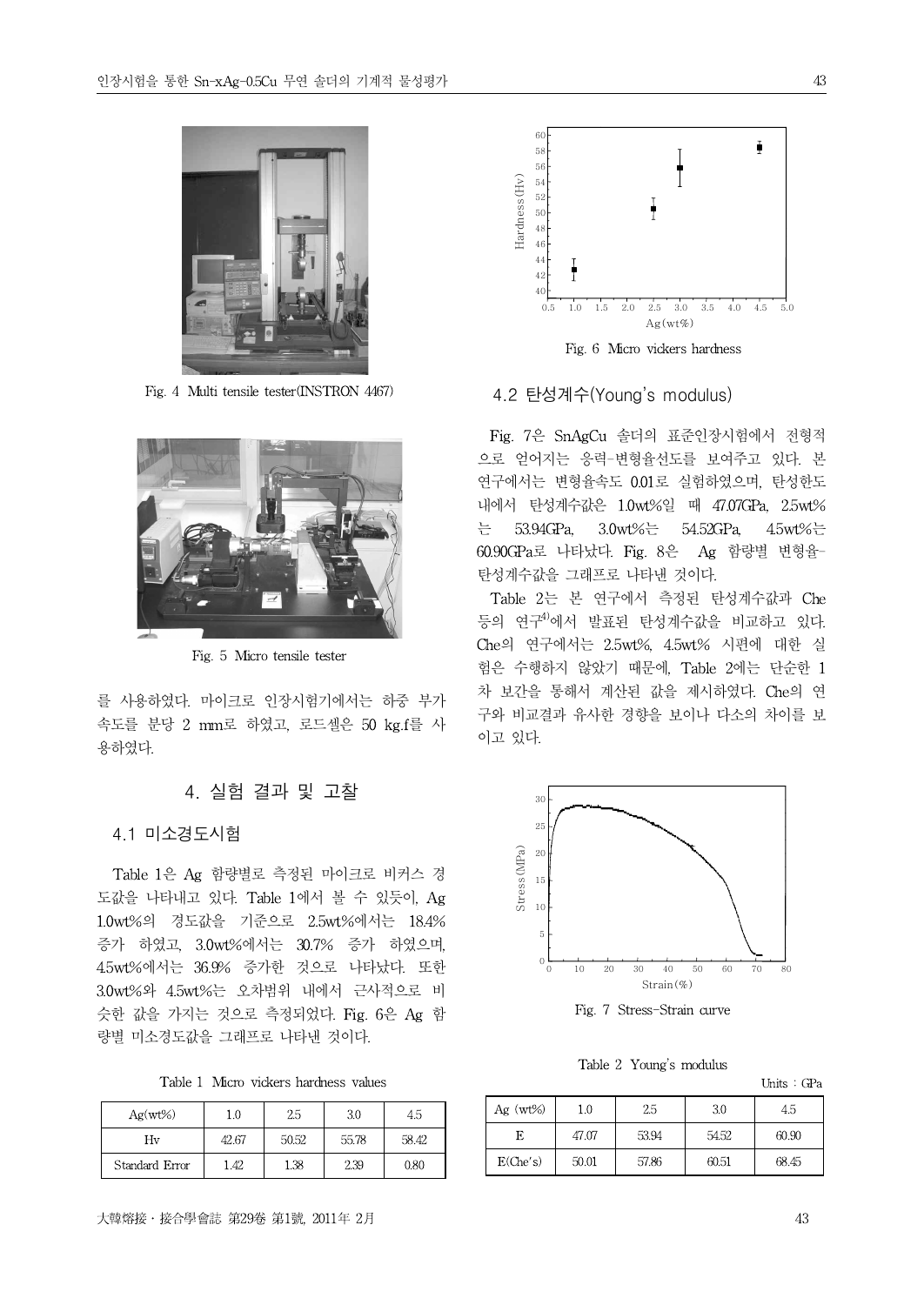

Fig. 8 Young's modulus vs. strain

#### 4.3 0.2% 오프셋 항복강도

Table 3은 Ag 함량별 0.2%오프셋 항복강도값(σy) 을 나타낸다. Table 3에서 볼 수 있듯이, Ag 1.0wt% 의 0.2%오프셋 항복강도값을 기준으로 2.5wt%는 16.1% 증가하였고, 3.0wt%는 40.5% 증가하였으며, 4.5wt%에서는 52.7% 증가한 것으로 나타났다. Fig. 9는 Ag의 함량별 0.2%오프셋항복강도값을 그래프로 나타낸 것이다.

#### 4.4 최대인장강도

Table 4는 Ag 함량별 최대인장강도값을 나타낸다. Table 3에서 볼 수 있듯이, Ag 1.0wt%의 최대인장강도 값을 기준으로, 2.5wt%는 17.5% 증가하였고, 3.0wt%

|  |  |  |  | Table 3 0.2% offset yield strength |  |
|--|--|--|--|------------------------------------|--|
|--|--|--|--|------------------------------------|--|

| Units | MPa |
|-------|-----|
|       |     |

| $Ag(wt\%)$        | 1.0    | 2.5    | 3.0    | 4.5    |
|-------------------|--------|--------|--------|--------|
| σy                | 12.562 | 14.584 | 17.651 | 19.180 |
| Standard<br>Error | 0.313  | 0.322  | 0.274  | 0.784  |



Fig. 9 0.2% offset yield strength

Table 4 Ultimate tensile strength

|                   |        |        |        | Units MPa |
|-------------------|--------|--------|--------|-----------|
| $Ag (wt\%)$       | 10     | 2.5    | 30     | 45        |
| σu                | 20.819 | 24.462 | 30.627 | 31.848    |
| Standard<br>Error | 0.732  | 1.457  | 0.794  | 1.73      |



Fig. 10 Ultimate tensile strength

는 47.1% 증가하였으며, 4.5wt%에서는 53.2% 증가 한 것으로 나타났다. 또한 3.0wt%와 4.5wt%는 오차 범위 내에서 근사적으로 비슷한 값을 가지는 것으로 측 정되었다. Fig. 10은 Ag 함량별 최대인장강도값을 그 래프로 나타낸 것이다.

#### 4.5 치수효과(size effect)

Fig. 11은 선행연구에서 다루지 않은 시편크기에 따 른 치수효과를 확인하기 위하여, Ag 함량별 파단부 단 면적이 6 mm<sup>2</sup>, 1 mm<sup>2</sup> 일 때 측정된 0.2%오프셋 항 복강도값을 그래프로 나타내고 있다. 측정결과 0.2%오 프셋 항복강도값은 파단부 단면적의 크기와 관계없이 표준오차범위 내에서 근사한 값을 가지는 것으로 측정 되었다.



44 Journal of KWJS, Vol. 29, No. 1, February, 2011